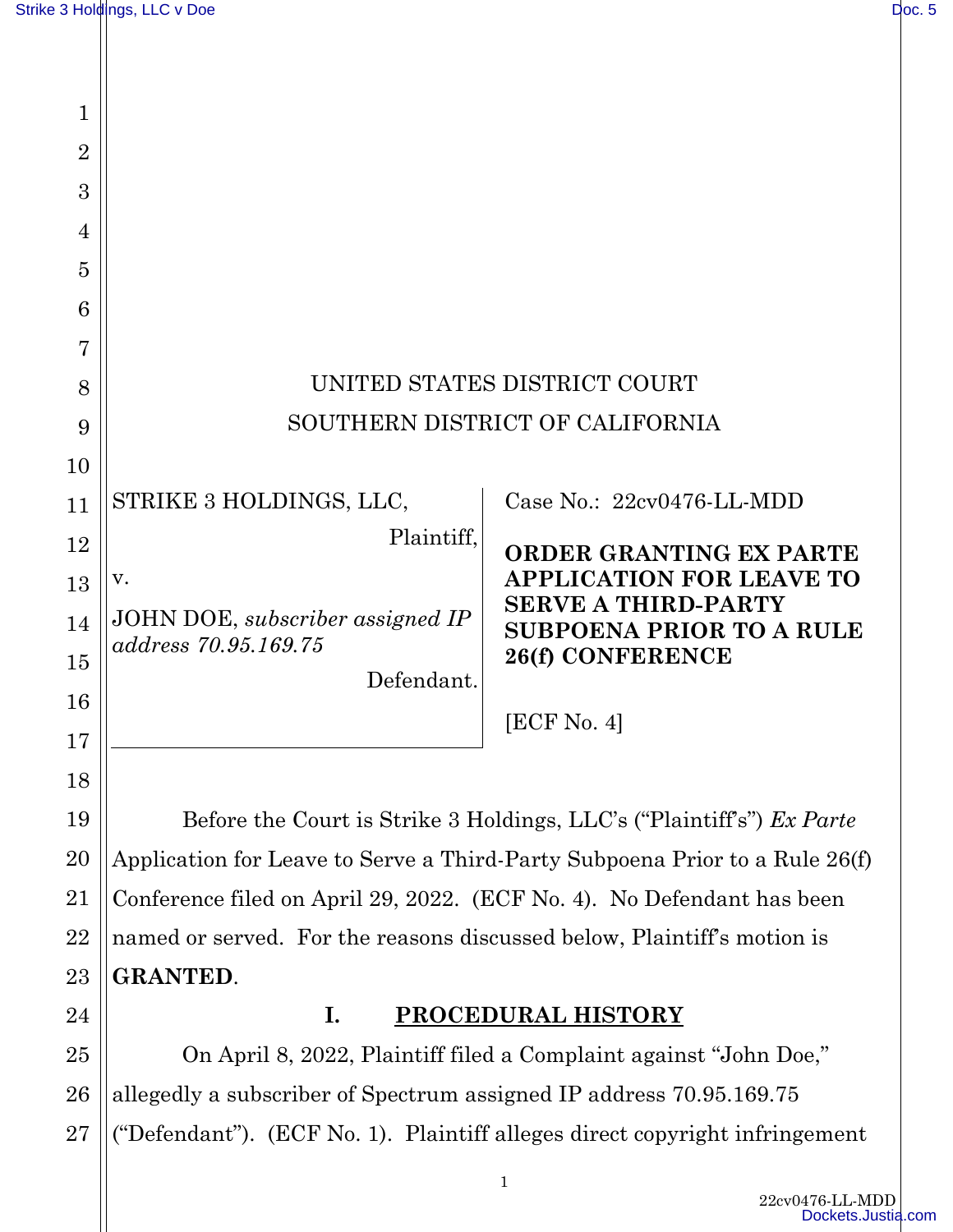against Defendant. Plaintiff asserts that it is the registered copyright holder of certain copyrighted works alleged to have been infringed by Defendant. Plaintiff contends Defendant used the BitTorrent file distribution network to copy and distribute Plaintiff's copyrighted works through the Internet without Plaintiff's permission. (*Id.*).

Plaintiff seeks leave to conduct early discovery to learn the identity of the subscriber of the subject Internet Protocol ("IP") address from the Internet Service Provider ("ISP") who leased the IP address to its subscriber during the relevant period. Specifically, Plaintiff seeks an order permitting it to serve a third-party subpoena, pursuant to Federal Rule of Civil Procedure 45, on Spectrum requiring the ISP to supply the name and address of its subscriber to Plaintiff.

#### **II. LEGAL STANDARD**

Formal discovery generally is not permitted without a court order before the parties have conferred pursuant to Federal Rule of Civil Procedure 26(f). Fed. R. Civ. P.  $26(d)(1)$ . "[H]owever, in rare cases, courts have made exceptions, permitting limited discovery to ensue after filing of the complaint to permit the plaintiff to learn the identifying facts necessary to permit service on the defendant." *Columbia Ins. Co. v. Seescandy.com*, 185 F.R.D. 573, 577 (N.D. Cal. 1999) (citing *Gillespie v. Civiletti*, 629 F.2d 637, 642 (9th Cir. 1980)). Requests for early or expedited discovery are granted upon a showing of good cause by the moving party. *See Semitool, Inc. v. Tokyo Electron Am., Inc.*, 208 F.R.D. 273, 275-76 (N.D. Cal. 2002) (applying "the conventional standard of good cause in evaluating Plaintiff's request for expedited discovery").

"The Ninth Circuit has held that when the defendants' identities are unknown at the time the complaint is filed, courts may grant plaintiffs leave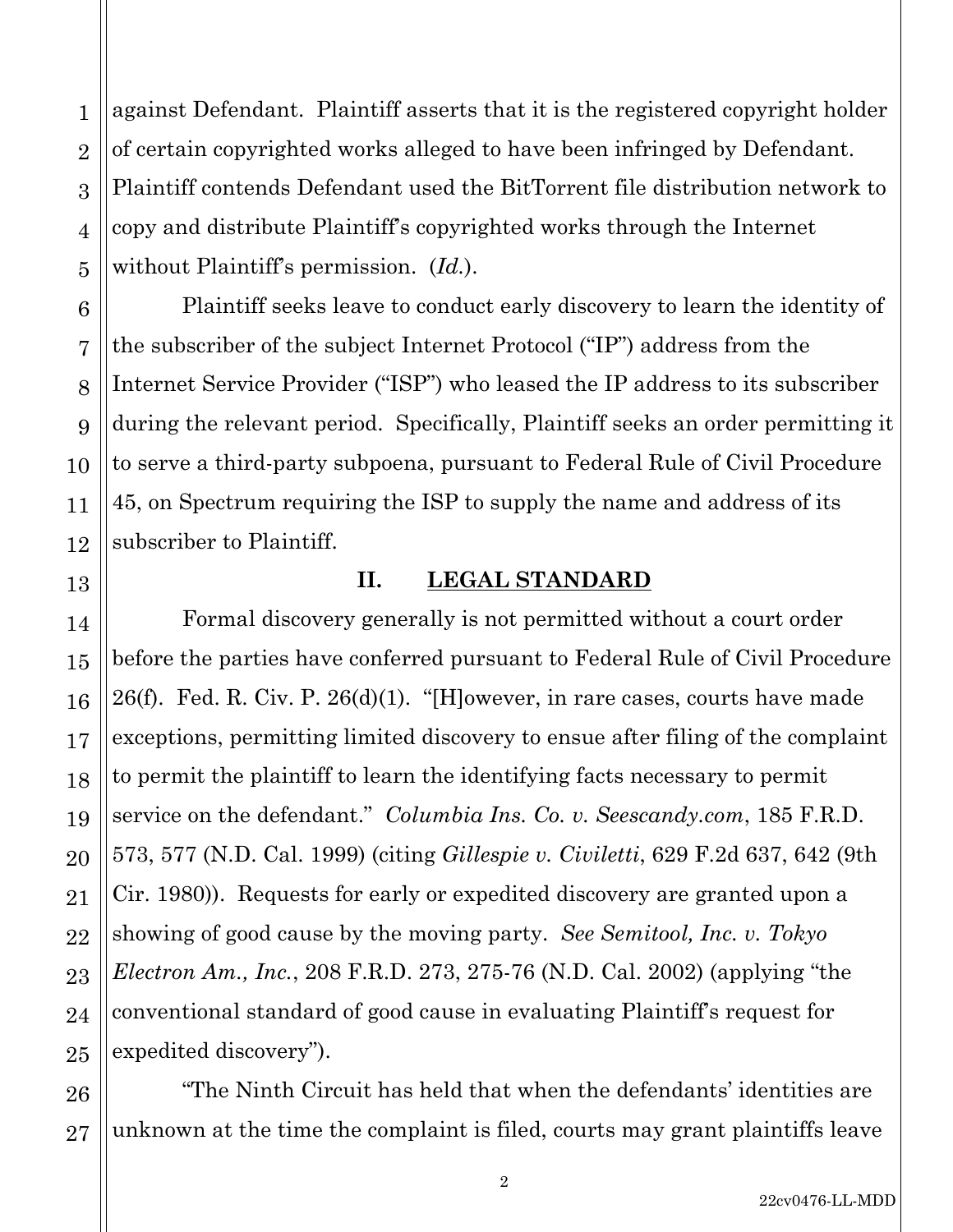1 2 3 4 5 6 7 8 9 to take early discovery to determine the defendants' identities 'unless it is clear that discovery would not uncover the identities, or that the complaint would be dismissed on other grounds.'" *808 Holdings, LLC v. Collective of Dec. 29, 2011 Sharing Hash,* No. 12-cv-0186 MMA (RBB), 2012 WL 12884688, at \*3 (S.D. Cal. May 8, 2012) (quoting *Gillespie*, 629 F.2d at 642). "A district court's decision to grant discovery to determine jurisdictional facts is a matter of discretion." *Columbia Ins. Co.*, 185 F.R.D. at 578 (citing *Wells Fargo & Co. v. Wells Fargo Express Co.*, 556 F.2d 406, 430 n.24 (9th Cir. 1977)). District courts apply a three-factor test when considering motions for early discovery to identify Doe defendants. *Id.* at 578-80. First, "the plaintiff

should identify the missing party with sufficient specificity such that the Court can determine that defendant is a real person or entity who could be sued in federal court." *Id.* at 578. Second, the plaintiff "should identify all previous steps taken to locate the elusive defendant" to ensure that the plaintiff has made a good faith effort to identify and serve process on the defendant. *Id.* at 579. Third, the "plaintiff should establish to the Court's satisfaction that plaintiff's suit against defendant could withstand a motion to dismiss." *Id.* (citing *Gillespie*, 629 F.2d at 642). Further, "the plaintiff should file a request for discovery with the Court, along with a statement of reasons justifying the specific discovery requested as well as identification of a limited number of persons or entities on whom discovery process might be served and for which there is a reasonable likelihood that the discovery process will lead to identifying information about defendant that would make service of process possible." *Id.* at 580.

## **III. ANALYSIS**

Upon review of the motion and its supporting declarations, the Court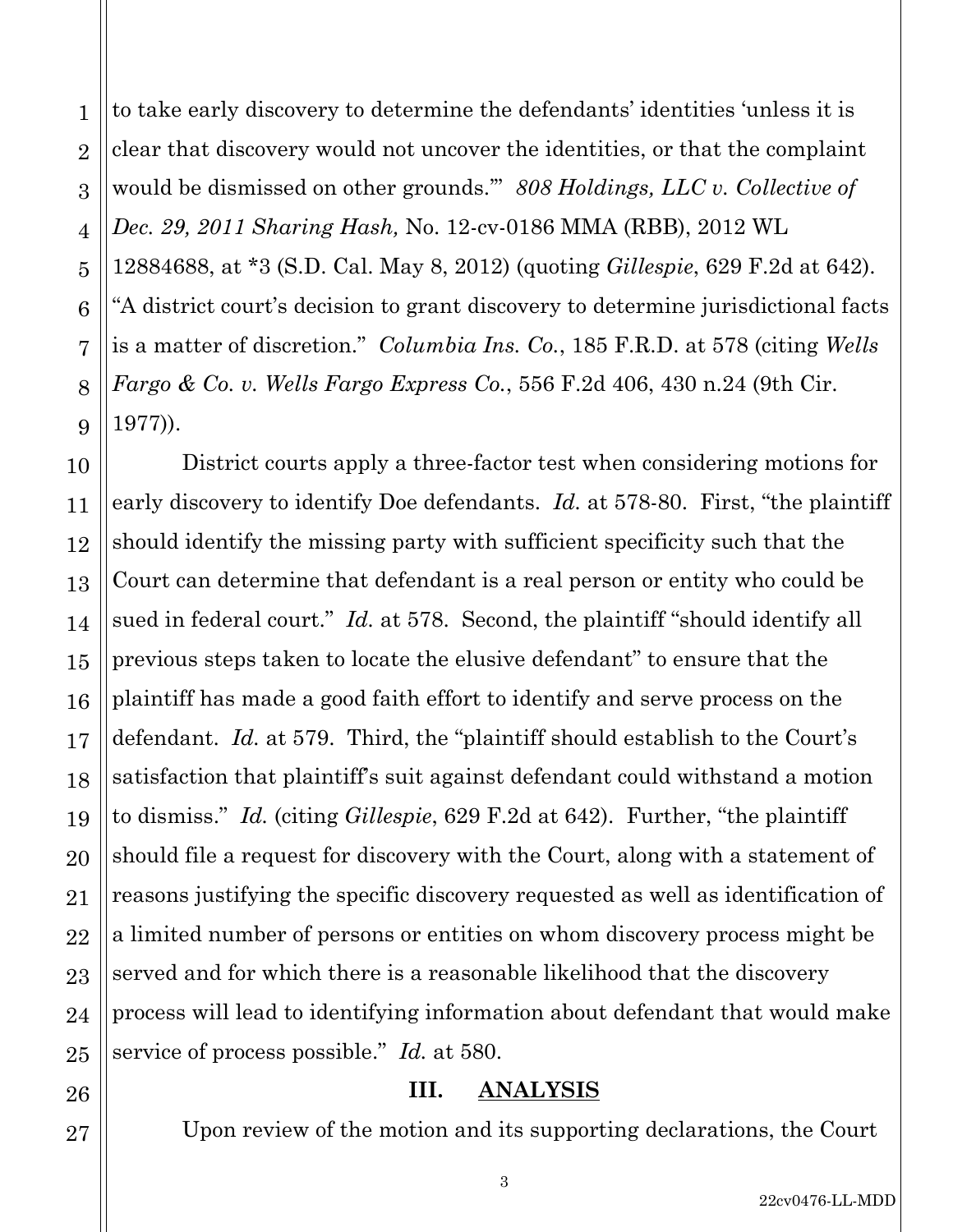1 finds Plaintiff has sustained its evidentiary burden and shown good cause to subpoena records from Spectrum identifying the subscriber assigned to the subject IP address at the identified times. The subpoena must be limited to documents identifying the subscriber's name and address during the relevant period. That information should be sufficient for Plaintiff to be able to identify and serve Defendant. If Plaintiff is unable to identify and serve Defendant after receiving a response to the subpoena, Plaintiff may seek leave from the Court to pursue additional discovery.

The Court must also consider the requirements of the Cable Privacy Act. The Act generally prohibits a cable operator from disclosing "personally identifiable information concerning any subscriber without the prior written or electronic consent of the subscriber concerned[.]" 47 U.S.C. § 551(c)(1). A cable operator, however, may disclose the information if the disclosure is made pursuant to a court order and the cable operator notifies the subscriber of the order. 47 U.S.C. § 551(c)(2)(B). The ISP that Plaintiff intends to subpoena in this case is a cable operator within the meaning of the Act.

## **IV. CONCLUSION**

Based on the foregoing, the Court **GRANTS** Plaintiff's *Ex Parte* Application for Leave to Serve a Third-Party Subpoena Prior to a Rule 26(f) Conference [ECF No. 4] as follows:

1. Plaintiff may serve a subpoena, pursuant to and compliant with the procedures of Federal Rule of Civil Procedure 45, on the ISP, Spectrum, seeking only the name and address of the subscriber assigned to the subject IP address for the relevant time period.

2. The subpoena must provide at least forty-five (45) calendar days from service to production. The ISP may seek to quash or modify the subpoena as provided at Rule 45(d)(3).